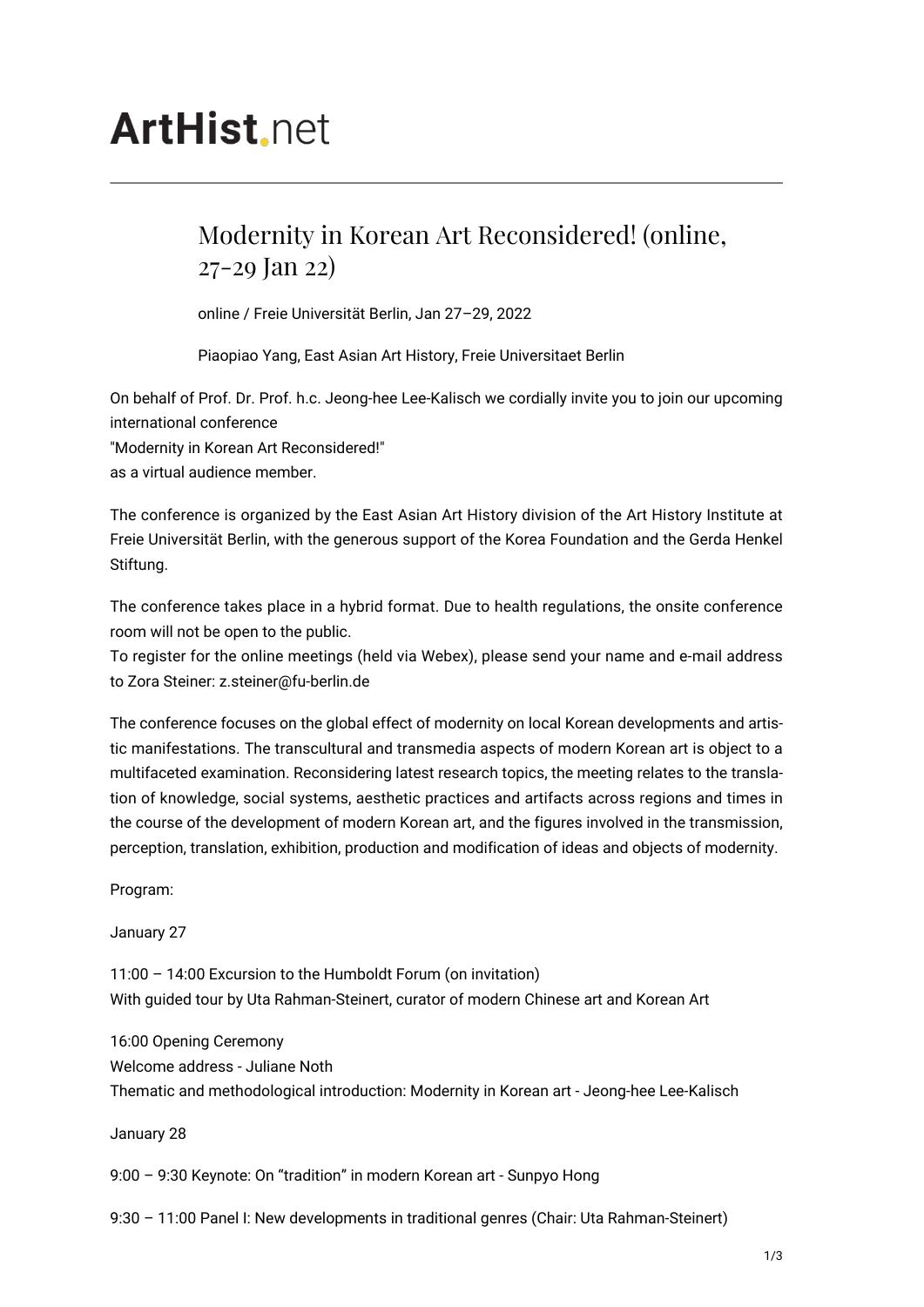Burglind Jungmann: Minhwa and the modern gaze Ching-Ling Wang: A transcultural image: Rethinking chaekgeori Yeob Choi: The Buddhist paintings from the dawn of modern Korea

## 11:00 – 12:30 Lunch break

12:30 – 13:30 Panel II: Spaces of living and leisure under urbanization (Chair: Charlotte Horlyck) Kyungah Lee: Cultural hybridity of modern cities and architecture in Korea – Focusing on the expansion of Seoul and the development of residential districts during the modern era Jung-Hwa Kim: Modernity in Korean scientific gardens between the late 18th and early 20th centuries

13:30 – 13:50 Coffee break

13:50 – 14:50 Panel III: Refashioned images and identities (Chair: Juliane Noth) Sunglim Kim: Re-visiting of Korean modern girls in global context Soojin Jung: Bae Un-soung's Family Portrait: The idealized self-identification of a marginal man

14:50 – 15:30 Discussion with students

January 29

9:30 – 11:00 Panel IV: Reception of Korean arts in Japan (Chair: Burglind Jungmann) Woothak Chung: Reception of Korean Buddhist paintings in Japan during the Edo and Meiji periods

Annegret Bergmann: Impact of modernity in the appreciation of Japanese tea utensils. Korean Tea Bowls as an example

Keiko Ishida: Tomoyoshi Murayama and the Korean historical play the Chunhyangjeon

11:00 – 12:30 Lunch break

12:30 – 14:00 Panel V: Korean artifacts to the West (Chair: Ching-Ling Wang) Pierre Cambon: France and Korean modernity during the Korean Empire (1897-1910) Charlotte Horlyck: The rise of the modern American collector of Korean art Miae Cha: An Essay on research into the provenance of Korean arms in overseas collections: Plundered items from the French attack in 1866 and the American attack in 1871 and objects displayed at world expositions

14:00 – 14:20 Coffee break

14:20 – 15:00 Discussion with students

15:00 Final remarks

We look forward to seeing you online!

Best regards, Piaopiao Yang

------